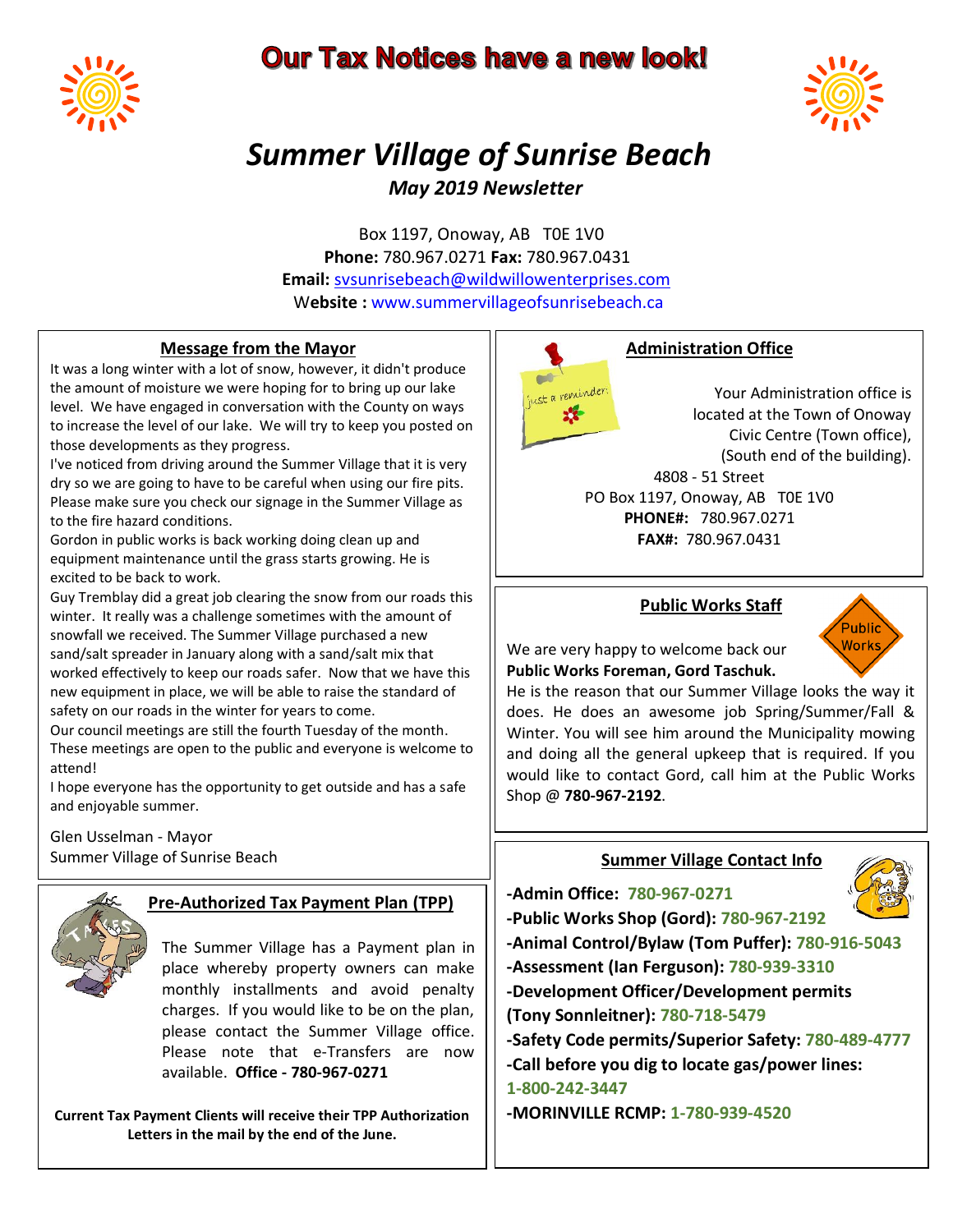#### **BEAUTIFICATION COMMITTEE**

After a very long winter we are finally seeing signs of spring. Let's show our Summer Village pride by getting out in our yards & cleaning up last year's leaves, maybe even getting rid of some of that junk that just seems to grow bigger each year. To all the many people that like going on walks with their dogs, remember to pick up after your dog. Nobody likes to see it & especially, pick it up. If we all did a bit of clean up, our Summer Village would show that we take pride in living here. Let's all do our part!!

*Submitted by Brenda Ely*

## **Correct Mailing Addresses**

Are you new to the Summer Village?? Did you move recently??



It is **important that the Summer Village Administration Office has your current mailing address**. Without your current mailing address, your Tax notice may not be properly delivered and that could lead to **delays & penalties.**

# **\*\*PROPERTY TAXES\*\***

For the 2019 taxation year Council resolved to shift away from a Special Tax levy to a Minimum Municipal Tax for all property. Each property will be charged a \$900.00 Minimum Municipal Tax. The concept of the Minimum Municipal Tax is that each property, whether improved or vacant, whether there is a 2,000 square ft house or a smaller cabin, the same services are utilized (roads, streetlights, public works, assessment, administration, auditor, Council, etc.). As a result of this change, the lower-assessed and vacant properties will see an increase in their municipal tax dollars paid.

## **Your property taxes**

The Summer Village collects revenues annually to meet the projected costs of providing services to the community. These revenues are received through grants, and the municipal portion of property taxes. Other amounts collected on your annual tax bill are collected on behalf of the Lac Ste. Anne Seniors Foundation and the Alberta School Foundation Fund.

*Combined Assessment & Property Tax Notices are mailed out May 13 th, 2019. Property taxes are due July 31st , 2019.*

# *Assessment*

Property assessment services are contracted to Municipal Assessment Services Group Inc. and can be contacted by phone at 780-939-3310 with any questions you may have regarding the assessed value of your property.

# *What is a Property Assessment?*

Each year, the Assessor will inspect certain properties within the Municipality. The property assessment is the estimated market value of your property which is used to calculate property taxes. Assessors do not create your property value, nor does Council. The market determines the value of your property, and that value is the basis for the assessment and is then used to calculate your property taxes.

### *What If I Disagree with My Assessment?*

Remember, you can only make a complaint against your assessment value, not your tax dollars or rates and you must have grounds for your complaint. New legislation allows you 60 days from the date of your assessment notice to make an assessment complaint.

**The assessment complaint deadline for the Summer Village is July 22 nd , 2019.** There is a fee of \$50.00 that must accompany a completed assessment complaint form which is available on the website www.summervillageofsunrisebeach.ca or by contacting the office at 780-967-0271. Prior to completing the assessment complaint form, please contact the assessor to first discuss the matter of your assessment (not your tax dollars) – Municipal Assessment Services Group Inc. – 780-939-3310.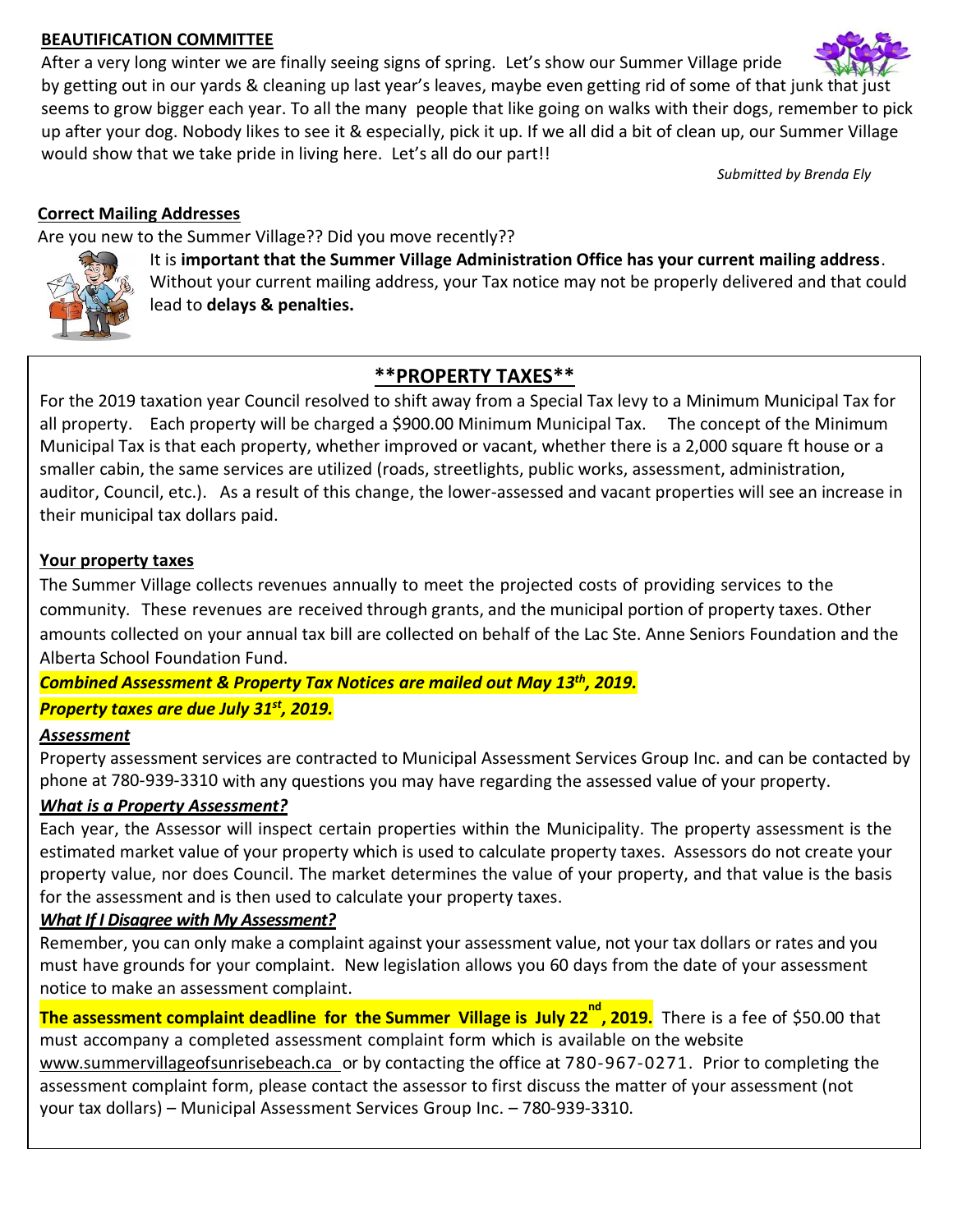#### **Fires can happen! …ARE YOU COVERED??**

Did you know that there is a cost for fire suppression charged by the fire department for a structure fire and is payable by the **property owner**? In our area, we have seen structures fires as high as \$28,000 and wildland fires as high as \$12,000.

#### **Will your insurance cover these costs? What does your policy say?**

Be sure to check your home insurance policy or talk to your insurance agent about what exactly your policy covers and how much it covers. Besides inquiring about your home

structure fire insurance, we encourage you to have a conversation with respect to wildland insurance (a grass fire that could happen that never reaches a building).

#### **FALSE ALARMS/MEDICAL RESPONSE**

Be advised that should the fire department be dispatched to your residence as a result of a home alarm (even if it is a false alarm) or medical response including STARS landing or a passerby sees smoke and calls 9-1-1, you as the property owner, will receive an invoice for these calls.

#### **FIRE BANS**

Within the Municipal boundaries of the Summer Village and when affected by the order of a FIRE BAN, residents must immediately proceed to extinguish every outdoor fire and recreational fire lit and every fire located on land occupied or owned.

**Lagoon Update**

The Sandy Beach/Sunrise Beach lagoon is still closed, and effluent from the Summer Village of Sunrise Beach (hauled by Super Sucker Vacuum Service) is being disposed of at the Onoway lagoon. Sandy Beach and Sunrise Beach Joint Lagoon Committee is working with an Engineering firm with respect to addressing the deficiencies of our existing lagoon. It is not known at this time what the extent of remediation work will be required, or what that cost will be. The Summer Village is also participating in a conversation with municipal partners with respect to possible construction of a sewer force main line from Sandy Beach/Sunrise Beach Lagoon to the Onoway Lagoon.

#### **Water Is Coming!**

It has been many years in the making, but we are VERY pleased to announce that the regional water line will be coming to Sandy Beach/Sunrise Beach! We are hoping construction will take place in 2019, but it may carry forward into 2020. We will see construction of a truck fill station at or near our Summer Village boundary.

#### **Household Waste**

The Summer Village of Sunrise Beach has a contract in place with GFL Environmental Inc. GFL personnel will be picking up your household waste every 2nd Tuesday during the winter months **(October to April)** and every Tuesday during the summer months **(May to September)**.

Please have your garbage carts out before Tuesday morning for pickup & bring them back in after your waste has been picked up. This will also aid in snow removal.



**If your cart needs repair or replacement, please call the Summer Village** 

**office @ 780-967-0271 & we will put in the request for you with GFL Environmental Inc.**



#### **CELEBRATE CANADA DAY**

 **Monday, July 1st, 2019 from NOON to 3:00 p.m.**

Come down to the Day Park in the Summer Village of Sandy Beach! - Free hotdogs, pop, chips, coffee and cake will be available.